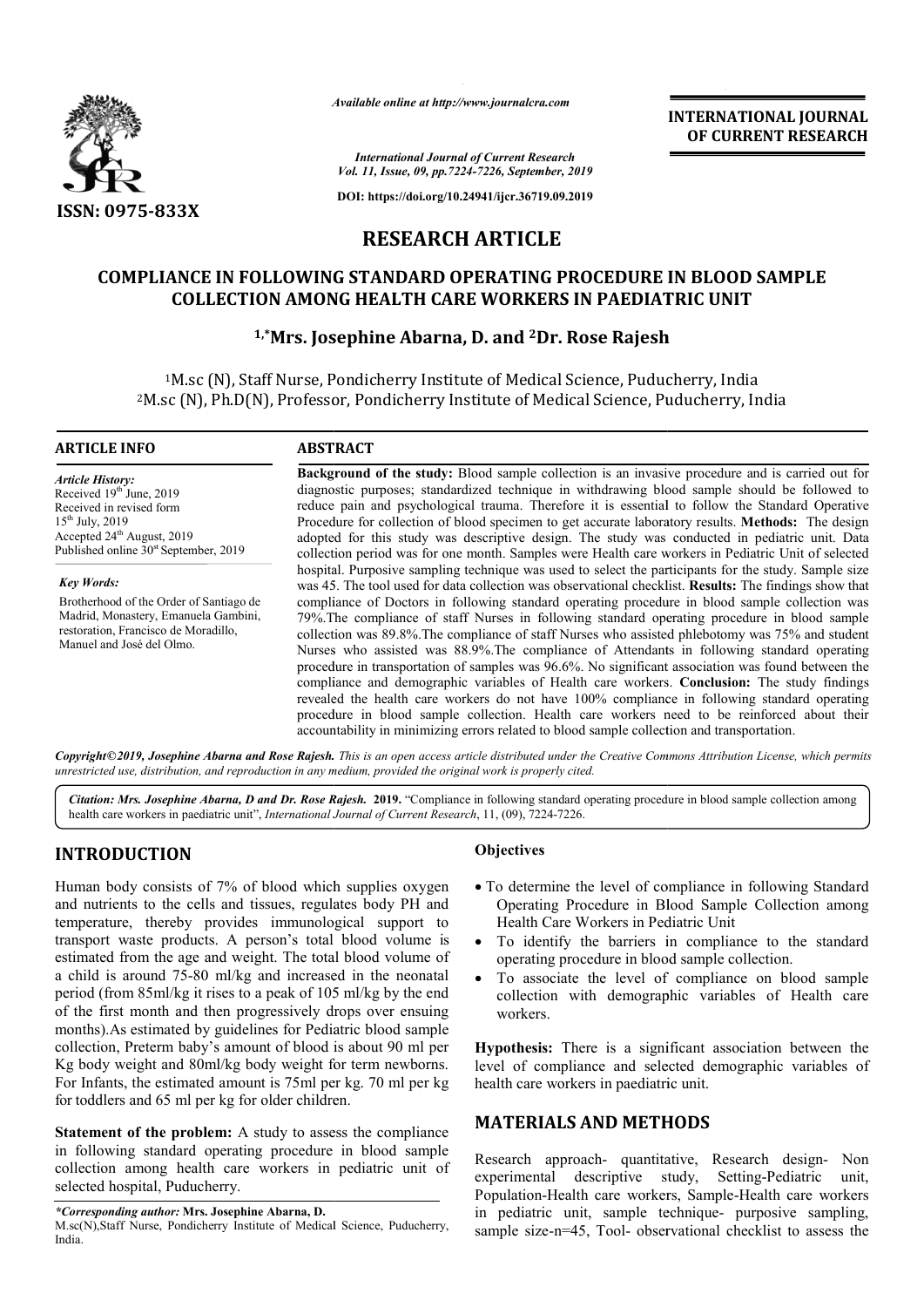compliance of standard operating procedure in blood s sample collection.

## **RESULTS**

Findings revealed the barriers in compliance of health care workers to follow standard operating procedure in blood sample collection. Among 100 procedures, 3.9% times mackintosh was not used as it was not felt necessary and they can take samples without spilling, 5.9% times gloves were not worn as it was difficult in palpating the vein. 5.9% times of observation, only hand rub was used instead of washing hands.2% of the times site were punctured without allowing time to dry as child was crying continuously and were not cooperative, 4% of the times the health care workers did not give importance to transport the sample tubes in upright position to the laboratory. The fisher exact test revealed that at p<0.05 there is no significant association between the compliance of health care workers to their selected demographic variables.



**Figure 1. Level of Compliance on SOP in Blood sample Collection by Doctors, Staff Nurses and Attendants**

### **Conclusion**

The study findings revealed the health care workers do not have 100% compliance in following standard operating procedure in blood sample collection. The barriers identified in the study could be used to ensure 100% compliance. Health care workers need to be reinforced regularly about their accountability in minimizing errors related to blood sample collection and transportation.

# **REFERENCES**

- BloodMed.com. the global source for hematology education, practice and research [Internet]. Oxford: Blackwell Publishing Ltd. Available from: http://www.bloodmed.com [accessed 22 September 2010].
- Bowen RA., Remaley AT. 2014. Interferences from blood collection tube components on clinical chemistry assays. Biochemiamedica: *Biochemiamedica*. Feb 15;24(1):31 15;24(1):31-44.
- Broder-Fingert S., Crowley Jr WF, Boepple PA. Safety of frequent venous blood sampling in a pediatric research population. The Journal of pediatrics. 2009 Apr 1;154(4):578-81.
- of frequent venous blood sampling in a pediatric research of frequent venous blood sampling in a pediatric research population. The Journal of pediatrics. Apr 1;154(4):578-81. Broder-Fingert S., Crowley Jr WF., Boepple PA. 2009. Safety
- Cable R., Carlson B., Chambers L L., Kolins J., Murphy S., Tilzer L., Vassallo R., Weiss J., Wissel ME. 2007. Practice guidelines for blood transfusion: a compilation from recent peer-reviewed literature. Available from URL: www. newengland-blood. org/professional/pgbtscreen. [Accessed 2007 Mar 1]. compilation reviewed Interature. Available from URL: www.<br>ngland-blood. org/professional/pgbtscreen. pdf
- Clinical evidence [Internet]. London: BMJ Group. Available from: http://clinicalevidence.bmj.com/ceweb/index.jsp [accessed 22 September 2010]. London: BMJ Group. Available<br>vidence.bmj.com/ceweb/index.jsp<br>110].<br>P., Teh KH., Price L., Parry
- Cole M., Boddy AV., Kearns P A., Pearson AD., Veal GJ. 2006. Potential clinical impact of taking multiple blood samples for research studies in paediatric oncology: How much do we really know?.<br>Pediatric blood & cancer. Jun;46(7):723-7. paediatric oncology: How much do we really know?. Pediatric blood & cancer. Jun;46(7):723-7.
- Cole M., Boddy AV., Kearns P., Teh KH., Price L., Parry A., Pearson AD., Veal GJ. 2006. Potential clinical impact of taking multiple blood samples for research studies in paediatric oncology: How much do we really know?. Pediatric blood & cancer. Jun; 46(7): 723-7. taking multiple blood samples for research strangediatric oncology: How much do we really Pediatric blood  $\&$  cancer. Jun;46(7):723-7.
- Declaration of Helsinki: ethical principles for medical research involving human subjects (2008 amendment). Ferney-Voltaire: World Medical Association; 1964 Available from: http://www.wma.net/en/30publications/10policies/b3 /17c.pdf [accessed 22 September 2010].
- Funderburk JV. 1995. inventor; Medtronic MinimedInc, assignee. System for lubricating a syringe barrel. United States patent US 5,456,940. from: http://www.wma.net/en/30publications/10policies/b3<br>
/17c.pdf [accessed 22 September 2010].<br>
Funderburk JV. 1995. inventor; Medtronic MinimedInc,<br>
assignee. System for lubricating a syringe barrel. United<br>
States pate
- Bolton-Maggs P., Burbin G , Burbin G., Duguid J., Boulton F., Cohen H., Smith N. 2004. Transfusion guidelines for neonates and H., Smith N. 2004. Transfusion guidelines for neonates and older children. *British journal of haematology*. Feb;124(4):433.
- Hack KE., Khodabux CM., Brouwers HA., Scherjon SA., Brand A., Page-Christiaens GC. 2008. Need for blood transfusion in premature infants in 2 Dutch perinatology centres particularly determined by blood sampling for diagnosis. Nederlandstijdschriftvoorgeneeskunde. Jun;152(25):1419-25. transfusion in premature infants in 2 Dutch perinatology<br>centres particularly determined by blood sampling for<br>diagnosis. Nederlandstijdschriftvoorgeneeskunde.<br>Jun;152(25):1419-25.<br>Hostetter M, Lister G, Siegel N. Rudolph'
- McGraw-Hill Professional; 2003.
- McGraw-Hill Professional; 2003.<br>Hostetter M., Lister G., Siegel N. 2003. Rudolph's pediatrics. McGraw-Hill Professional
- Howie SR. 2011. Blood sample volumes in child health research: review of safe limits. Bulletin of the World Health Organization.89:46-53. lood sample volumes in child health<br>of safe limits. Bulletin of the World<br>pn.89:46-53.
- Howie SR.2011. Blood sample volumes in child health research: review of safe limits. Bulletin of the World Health Organization.89:46-53. ood sample volumes in child<br>of safe limits. Bulletin of the<br>n.89:46-53.
- Kauffman RE. 2000. Clinical trials in children. Paediatric drugs. Nov 1;2(6):411-8. Kauffman RE. 2000. Clinical trials in children. Paediatric drugs. Nov 1;2(6):411-8.<br>Lilienfeld AM., Bross ID., Sartwell PE. 1953. Observations on
- an outbreak of infectious hepatitis in Baltimore during hepatitis in Baltimore 1951. American Journal of Public Health and the Nations Health. Sep; 43(9): 1085-96.
- MacNutt MJ., Sheel AW. 2008. Performance of evacuated blood collection tubes at high altitude. High altitude medicine & biology. Sep  $1;9(3):235-7$ .
- Madsen LP, Rasmussen MK, Bjerregaard LL, Nøhr SB, Ebbesen F. Impact of blood sampling in very preterm infants. Scandinavian journal of clinical and laboratory investigation. 2000 Jan 1;60(2):125-32. LP, Rasmussen MK, Bjerregaard LL, en F. Impact of blood sampling in ve s. Scandinavian journal of clinical and igation. 2000 Jan 1;60(2):125-32.